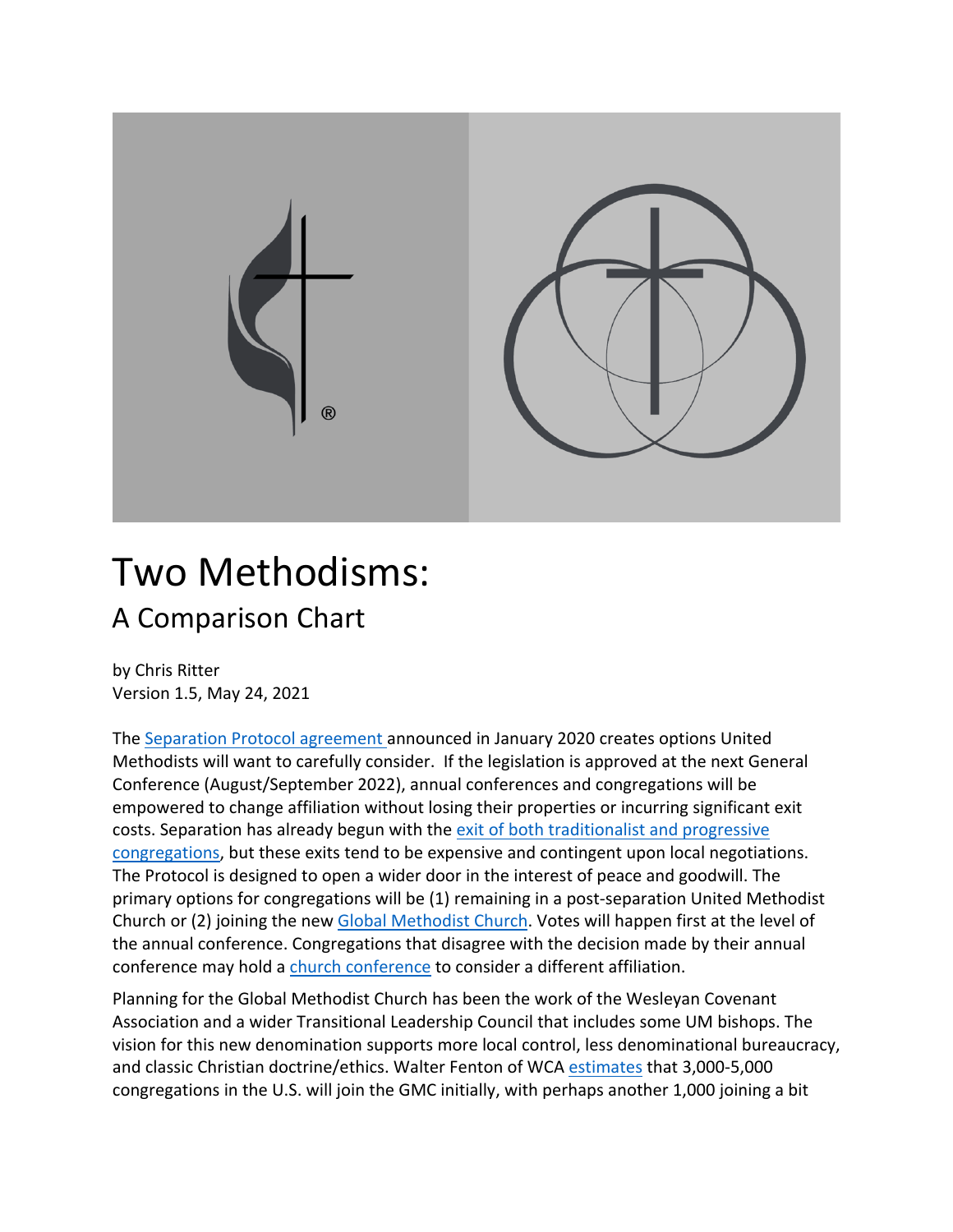later. These numbers include a handful of U.S. annual conferences that will take a 57%+ vote to opt into the new denomination. There will likely be significant numbers of United Methodists overseas joining the new connection, but this is impossible to calculate. It is fair to say the new denomination will be distinctly global.

So far, there are two competing visions for the future of the post-separation UMC. The first is an effort on the part of Progressives to shape the remaining institution around the concepts of intersectional justice. This is the "Out of Chaos… Creation" Group. The other vision is captured in a working document shared by a group of bishops that calls for a regionalized, theological "big tent." This more recent proposal seems to be aimed at keeping Centrists and Traditionalists in the UMC. The post-separation United Methodist Church will go through an undetermined period of adjustment following separation. We can anticipate a decided shift in the Progressive direction. This will show up initially in terms of theological emphasis, marriage and sexuality standards, and advocacy for abortion rights. A proposed re-write of UM Social Principles provides a preview. District, annual conference, and jurisdictional maps eventually will need to be adjusted in light of the new demographic realities. There will also likely need to be further attempts to right-size the general agencies in light of separation and decline.

Here is a simple chart that compares the two primary branches that will flow from approval of the Separation Protocol (should that happen at General Conference in August/September 2022). Information about the Global Methodist Church is based on the draft *Book of Doctrines and Discipline*. These provisions will not be enacted unless and until adopted by a convening General Conference (late 2023 or early 2024). In the meantime, the Global Methodist Church will be governed by the Transitional Discipline which is much closer to what we have today.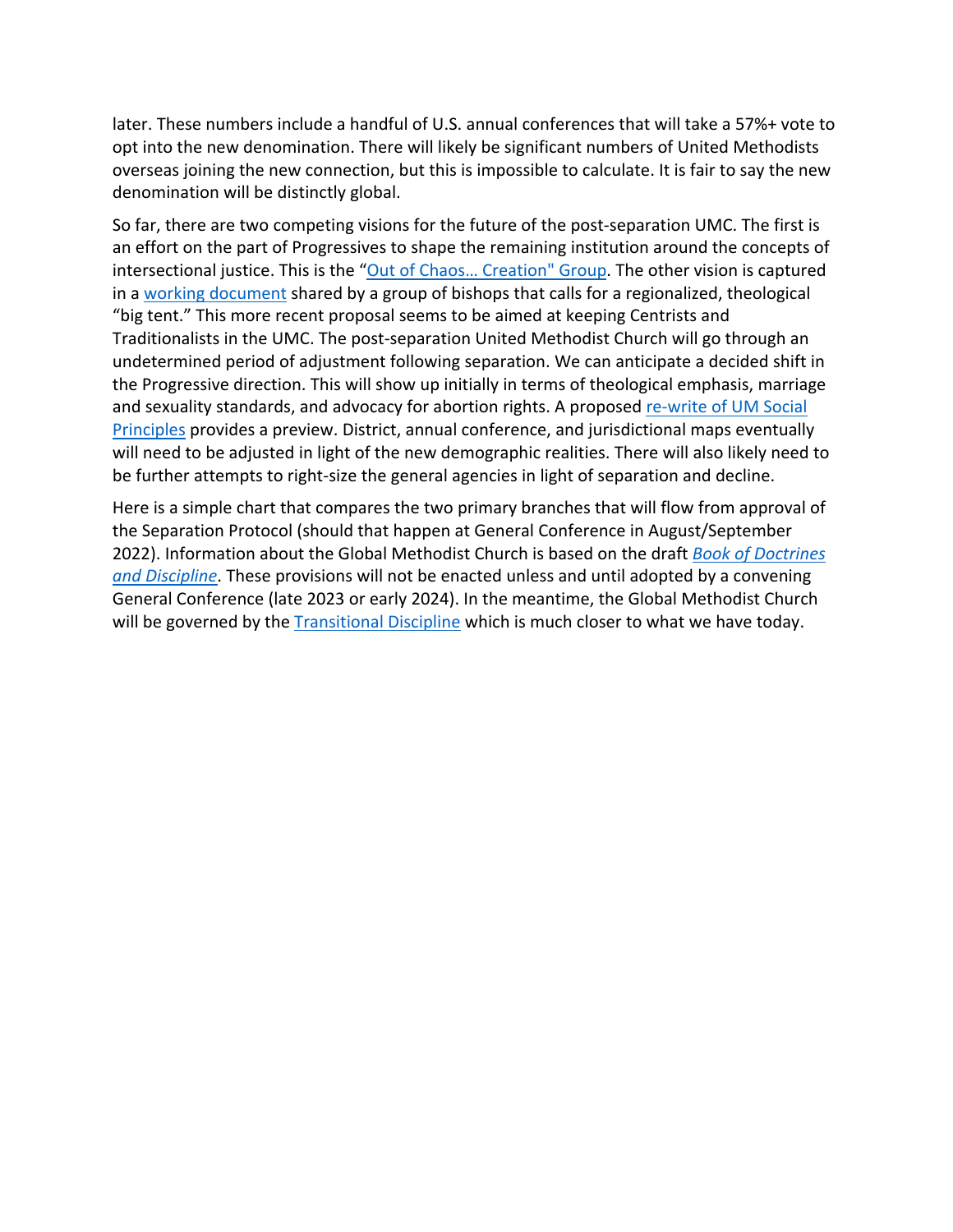## Two Future Methodist Denominations Compared

| v. 1.4                                                                                          | <b>Post-Separation UMC</b>                                                                                                  | <b>Global Methodist Church</b>                                                                                                                                                                          |
|-------------------------------------------------------------------------------------------------|-----------------------------------------------------------------------------------------------------------------------------|---------------------------------------------------------------------------------------------------------------------------------------------------------------------------------------------------------|
| General<br>Conference, AC,<br><b>District Structures?</b>                                       | Yes. Annual conference and<br>district boundaries likely will<br>be adjusted in many locations<br>following the separation. | Yes. Annual conference and<br>district boundaries will be new<br>in many places. General<br>Conference will meet every two<br>years while the church is<br>organizing and every six years<br>afterward. |
| <b>Boards</b> and<br>Agencies?                                                                  | Inherits the current 13 general<br>boards and agencies.                                                                     | New, leaner structure with a<br>single connectional operations<br>officer overseeing.                                                                                                                   |
| Name?                                                                                           | The United Methodist Church                                                                                                 | The Global Methodist Church                                                                                                                                                                             |
| Trust Clause on<br><b>Local Church</b><br>Properties?                                           | Local church property held in<br>trust for the annual<br>conference.                                                        | Local church property owned<br>by the local church.                                                                                                                                                     |
| Global in Nature?                                                                               | Likely yes (U.S., Western<br>Europe, parts of Philippines,<br>and maybe Africa)                                             | Likely yes (U.S., Eastern Europe,<br>part of Philippines, and Africa).<br>Some former UMC conferences<br>in Latin America and Asia have<br>indicated an interest in joining,<br>too.                    |
| <b>Openly Non-</b><br>celibate<br>homosexual or<br>Transgender<br><b>Bishops</b> and<br>Clergy? | Yes                                                                                                                         | No                                                                                                                                                                                                      |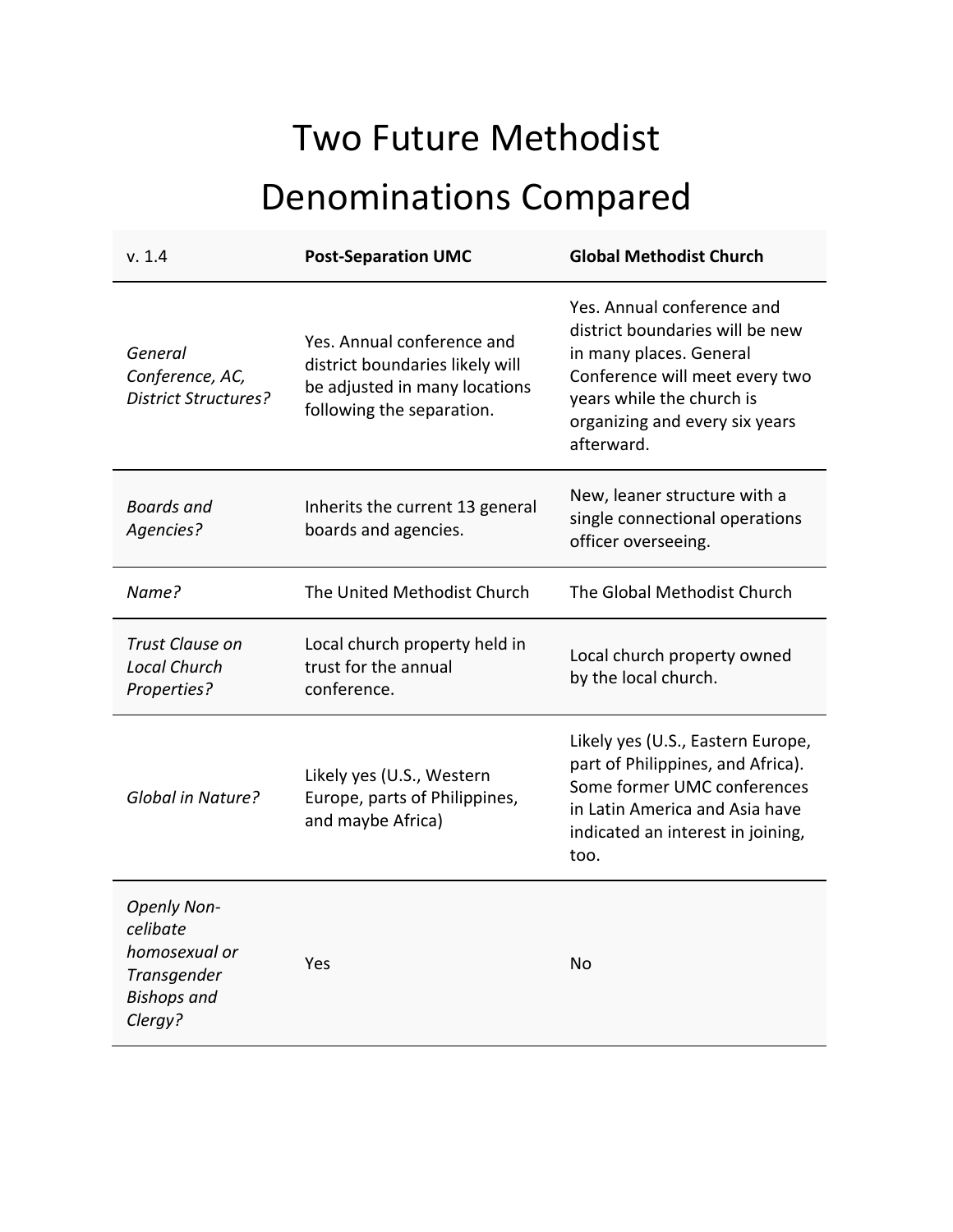| <b>Clergy Performing</b><br>Same-Sex<br><b>Weddings?</b> | Yes, if they so choose.                                                                                                                                                                                                                                                           | No                                                                                                                                                                                                                                                                                                                                                                                                                                                                                                           |
|----------------------------------------------------------|-----------------------------------------------------------------------------------------------------------------------------------------------------------------------------------------------------------------------------------------------------------------------------------|--------------------------------------------------------------------------------------------------------------------------------------------------------------------------------------------------------------------------------------------------------------------------------------------------------------------------------------------------------------------------------------------------------------------------------------------------------------------------------------------------------------|
| Female Clergy at<br>All Levels of<br>Leadership?         | Yes                                                                                                                                                                                                                                                                               | Yes                                                                                                                                                                                                                                                                                                                                                                                                                                                                                                          |
| Clergy Deployment                                        | Ordained clergy guaranteed an<br>appointment by the bishop,<br>and the local church<br>guaranteed a pastor of the<br>bishop's choosing -- with<br>consultation.                                                                                                                   | Collaborative appointment<br>system where church lay<br>leaders have a bigger voice in<br>the appointment. No<br>guaranteed appointments for<br>clergy. Bishop must sign off on<br>the selection made. Minority<br>candidates must be considered.                                                                                                                                                                                                                                                            |
| Ordination                                               | <b>Elders and Deacons are</b><br>separate orders.<br>Commissioning is a step<br>toward ordination in both<br>orders. Many/most clergy are<br>non-ordained, licensed local<br>pastors with limited<br>sacramental authority.<br>Deacons do not have full<br>sacramental authority. | [Note: This is a work in<br>progress.] In an effort to<br>restore the connection<br>between ordination and the<br>sacraments, there may be a<br>return to the pre-1992<br>understanding that elders are<br>first ordained as deacons. Local<br>pastors will first be ordained as<br>deacons. When they have<br>completed course of study,<br>they may pursue elder's orders.<br>There will be permanent<br>deacons and deacons on their<br>way to becoming elders.<br>Deacons have sacramental<br>authority. |
| <b>Bishops</b>                                           | Yes. Bishops for life (in the<br>U.S). Selected by<br>Jurisdictional/Central<br>Conferences and paid by<br>General Church.                                                                                                                                                        | Yes. Term-limited. Called by the<br>annual conference from a list of<br>candidates approved at<br>General Conference.                                                                                                                                                                                                                                                                                                                                                                                        |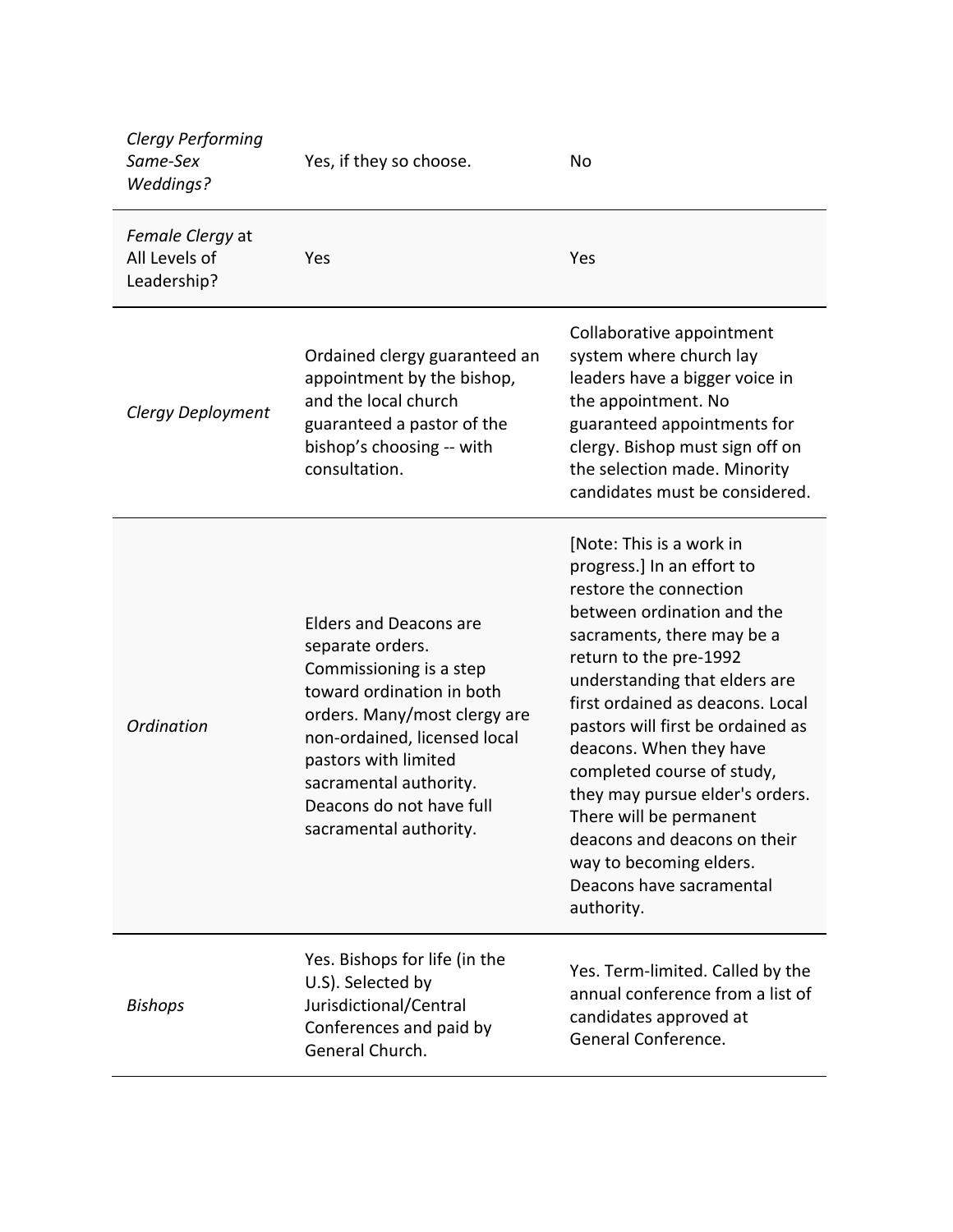| <b>District</b><br>Superintendents? | Yes. Appointed by the bishop.                                                                                         | Presiding Elders (the historic<br>term for DS's) may also serve a<br>local church. They will be<br>selected by the bishop from a<br>nominated slate elected at a<br>district conference. District size<br>will be smaller.                                                                                                      |
|-------------------------------------|-----------------------------------------------------------------------------------------------------------------------|---------------------------------------------------------------------------------------------------------------------------------------------------------------------------------------------------------------------------------------------------------------------------------------------------------------------------------|
| Clergy<br>Appointment<br>Length?    | One year at a time.                                                                                                   | Open-ended. The bishop's<br>consent is required to declare a<br>pulpit open.                                                                                                                                                                                                                                                    |
| Clergy Pensions?                    | Administered by Wespath                                                                                               | Administered by Wespath                                                                                                                                                                                                                                                                                                         |
| Apportionments                      | Yes                                                                                                                   | Yes, General Church<br>apportionments will be about<br>half of what is paid by a UMC<br>congregation currently.<br>Conference apportionments<br>are up to each annual<br>conference but encouraged to<br>be lean.                                                                                                               |
| Position on<br>Abortion             | <b>Likely Nuanced Pro-Choice</b>                                                                                      | "We believe that life is a holy<br>gift of God whose beginnings<br>and endings are set by God,<br>and that it is the particular duty<br>of believers to protect those<br>who are powerless to protect<br>themselves, including the<br>unborn. We believe human life<br>begins at conception and<br>abortion ends a human life." |
| <b>Theology</b>                     | Pluralistic, flexible per "Our<br>Theological Task," with articles<br>and confession retained as<br>historic markers. | Classic, per the<br>Methodist Articles of Faith and<br>EUB Confession of Faith, but<br>updated into a single document<br>in today's vernacular (this work<br>is to be done by a blue-ribbon                                                                                                                                     |